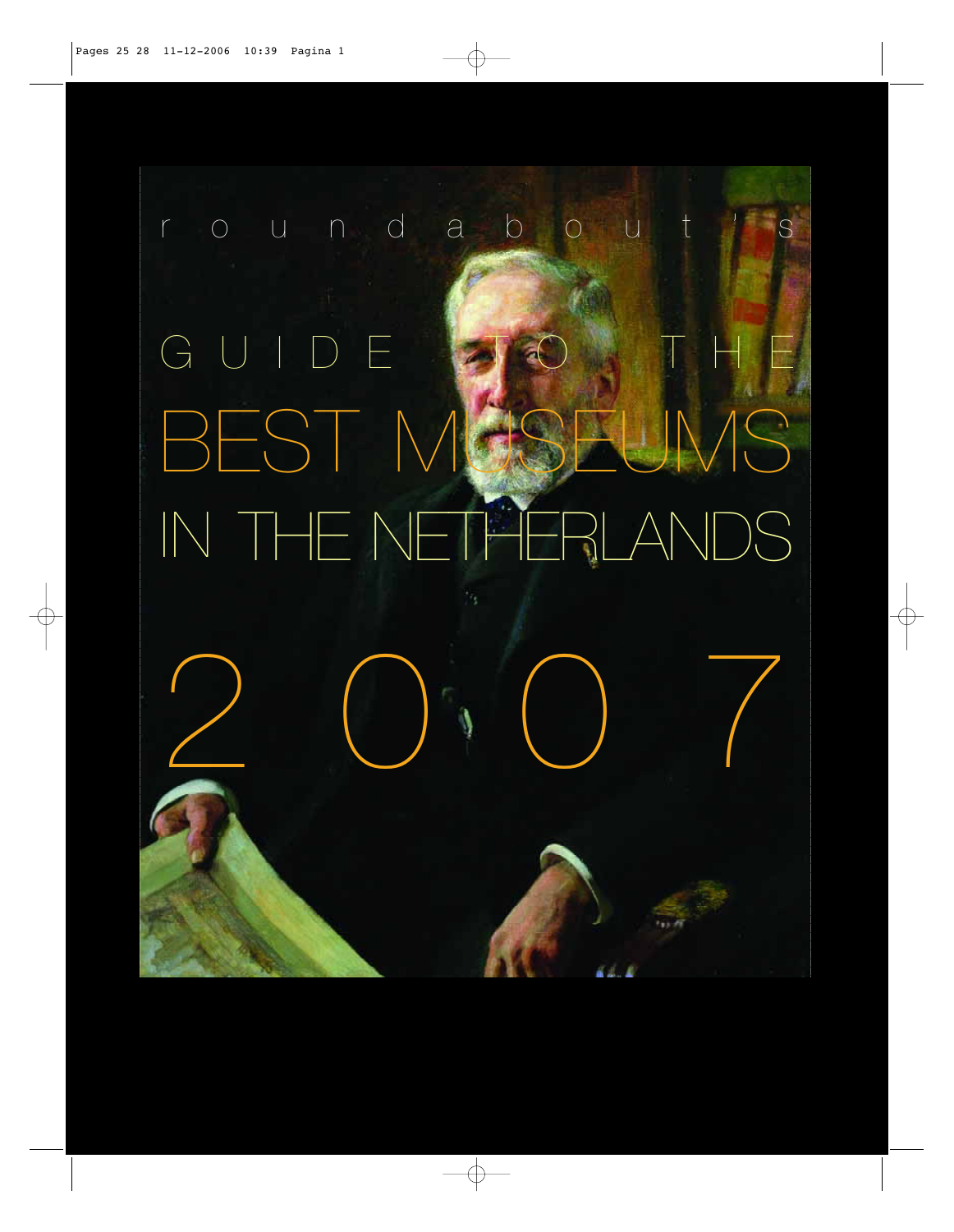# Better Luck Next Year

**Nanci Tangeman** rounds up twelve museums that you must pencil in for the new year.

There's nothing like a cold December to make you reflect back on accomplishments over the year accomplishments, but few people ever seem to look back on those things they should have done — or those places they should have visited. So, at least when it comes to the arts, we've done it for you. Here's a list of 12 museums across The Netherlands that you should have, could have visited … Maybe it's time to map out your visits — one a month – for 2007.

### **VERZETSMUSEUM (DUTCH RESISTENCE**

**MUSEUM)** Some museums can suck the life out of even the most interesting stories. This is not the case at the Verzetsmuseum (Dutch Resistance Museum) in Amsterdam. The English/Dutch exhibits will engross you with false ID papers, spy gadgets, household items, photographs and videos. The museum paints a vivid picture of life in Holland during the German occupation. The stories many of them personal, heroic and sometimes humorous — cast a light on experi-



szetmuseum; exterior, interior

ences that still play a role in Dutch society. The exhibits are multi-media and interactive, but in a thoughtful and intelligent way. The museum also sells an 18-page booklet, Persecution and Resistance ( 0.50), that lets you take the stories of the Resistance outside the museum's walls. The pamphlet maps a walk to the Anne Frank House, describing where events took place. Through January 14, 2007, the Verzetsmuseum features an exhibition about the persecution of homosexuals in Germany between 1933 and 1945 and in The Netherlands during the Nazi occupation.

Plantage Kerklaan 61, Amsterdam 020 62 02 535 www.verzetsmuseum.org

Water flowing uphill. Birds transmogrifying into fish. Reptiles crawling right off the page. This museum can only be dedicated to one famous Dutch artist — M.C. Escher. Escher in Het Paleis on The Hague's Lange Voorhout brings the drawings and prints to life almost as vividly as the artist did. Anybody that has had a university dorm room wall will recognise many of Escher's most famous works — but the collection also includes his wrapping paper designs for major department stores, bookplates and memorabilia. If you're not afraid to mount a staircase in a building dedicated to the man who drew Ascending and Descending, you'll find an interactive treat on the top floor. There the artist meets technology with computer animation that lets you step inside an Escher drawing. You can even have a photo taken in a special Escher chamber that allows children to tower over their parents (long before they do in real life). Lange Voorhout 74, The Hague 070 – 42 77 730 www.escherinhetpaleis.nl

#### **SIMON VAN GIJN MUSEUM AAN HUIS**

**SIMON VAN GIJN MUSEUM AAN HUIS** You have to wonder if Simon van Gijn used to sit around in his living room thinking, "This place would make a great museum

some day." Digging through his cupboards full of ceramics and toys, moving weapons



Simon van Gijn Museum aan Huis; interior

and furniture from room to room, this Dordrecht banker must have had a thought that 150 years later people would quietly "ooh" and "ahh" over his trinkets. Or maybe he just had a little shopping fetish. Here was



Simon van Gijn Museum aan Huis; exterior, interior

a ma muse Gijn Dorg wrot Zaal us cr



 $\bigcirc$ 



the r mov Doro but l dead insta only Unti Kast boar displ



Nieu 078 – www

#### **KIJK**

A ce Dor tect ? hood Thir Dwe home Nest (Sho open was pass use f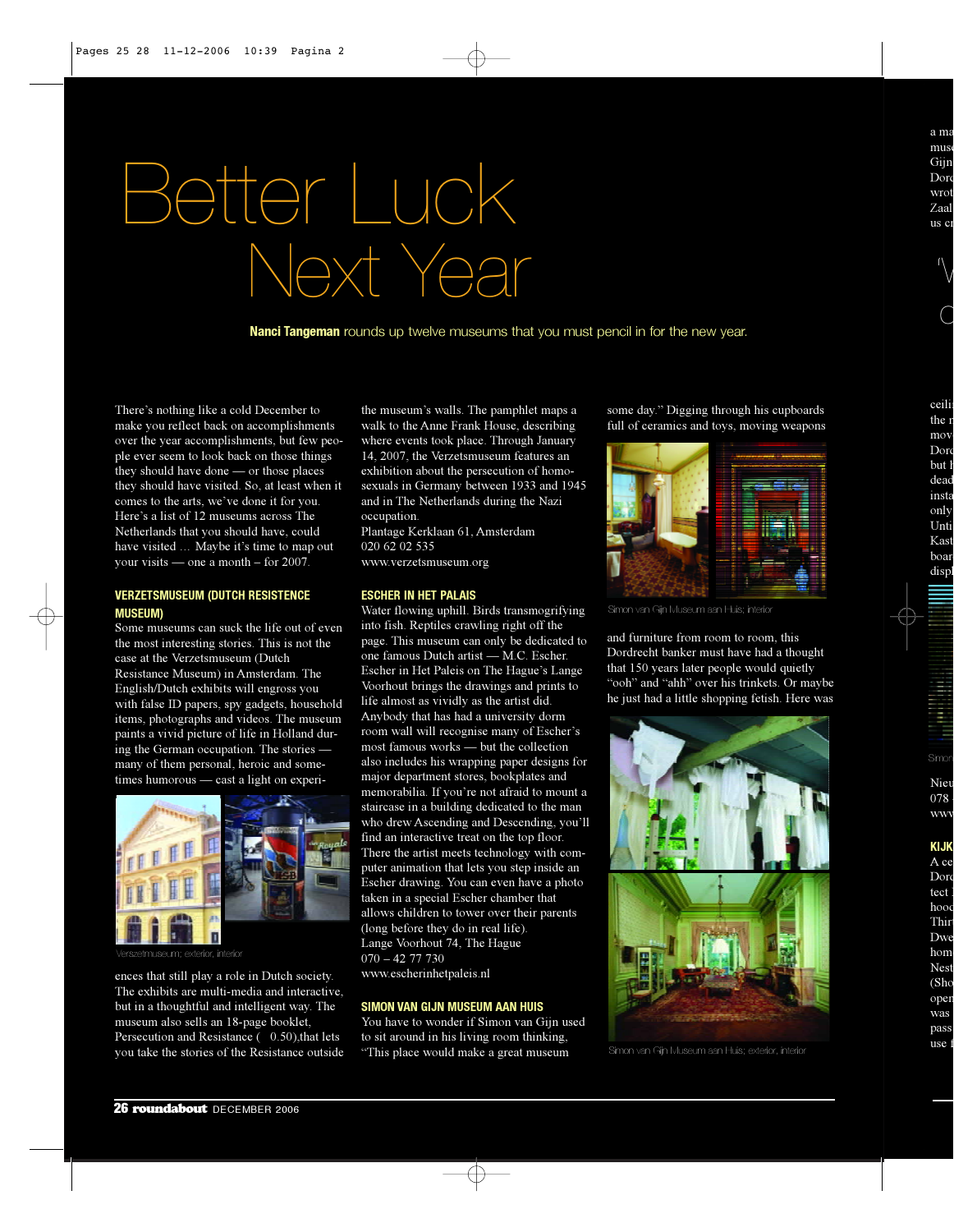a man interested in everything — and the museum that bears his name, Simon van Gijn Museum aan Huis, on the harbour in Dordrecht, shows that. Maybe when he wrote out his will that stipulated his Grote Zaal never be changed, he was thinking of us craning our necks to enjoy the ornate

beneath a canopy of homes; families would thrive in the light above. And just in case a neighbourhood of houses on sticks wasn't original enough, Blom turned them all askew, so the cubes balanced on their points on top of the stairway/storage room poles, making them look even more organic.

### 'What NEMO is to science-loving children, the Heineken Experience is to pilsner-loving adults'

ceiling. Ironically, one of the highlights of the museum is the Goudleerkamer, a room moved here from another house in Dordrecht. It was a room Van Gijn coveted, but he didn't bring it home until he'd been dead for a century. The museum purchased, installed and renovated the room which was only opened to the public a few years ago. Until February 25, 2007 the Alles Uit de Kast exhibit throws open the banker's cupboards to show many items not usually on display.

rds ons

ght y aybe was



Simon van Gijn Museum aan Huis

Nieuwe Haven 29-30, Dordrecht 078 – 63 98 200 www.simonvangijn.nl

#### **KIJK KUBUS (SHOW CUBE)**

A century after Van Gijn was stuffing his Dordrecht home full of curios, Dutch architect Piet Blom was designing a neighbourhood that was curious in its own right. Thirty-eight Cube Houses (or Pole Dwellings) form a forest of tree-shaped homes near Rotterdam's Oude Haven. Nestled into this forest is the Kijk Kubus (Show Cube), a fully-furnished Cube House, open to the public. In the late 1970s, Blom was invited to finish out a pedestrian overpass area. His idea was to plant this multiuse forest. Small businesses would operate

Surprisingly (or not) the compact homes all sold before they were built (probably not to collectors like Van Gijn).



Kijk Kubus

Overblaak 70, Rotterdam 010 – 41 42 285 www.kubuswoning.nl

#### **JACHTHUIS ST. HUBERTUS**

Talk all you want about museums that used to be homes and homes that look like a forest, but there's one museum house that sits in a real, live grove of trees. Nestled in the heart of the Hoge Veluwe National Park near Arnhem is the Jachthuis St. Hubertus. This hunting lodge, designed by H. P. Berlage, was built in 1920 for the Kröller-Müllers, the couple responsible for the Kröller-Müller Museum and the Hoge Veluwe National Park. The Jachthuis was the couple's retreat after they donated the surrounding 5,500 hectares, which today remains one of the largest national parks in the country. The hunting lodge is built around the legend of St. Hubertus, the patron saint of hunters. Visitors can spot many clues to the story throughout the house. This month the 75 minute Jachthuis tours (in Dutch only) focus on Anton Müller. You must book in advance on their toll line. If you visit the hunting lodge, plan to spend the entire day. The

Kröller-Müller Museum (also in the park) has one of the best collections of works by Vincent Van Gogh, as well as major French Impressionists. Weather permitting, you can grab a white bicycle at the gate and cycle through the park and the magnificent sculpture gardens.

Hoge Veluwe National Park Apeldoornseweg 250, Hoenderloo 0900 – 46 43 835 (Calls cost 0.20 cents/m) www.hogeveluwe.nl

#### **MUSEUM HET SCHIP (SHIP MUSEUM)**  Walk around Amsterdam's

Spaarndammerplantsoen neighbourhood and you'll feel like you're in a fantasy, but you're really in an Amsterdam School of Architecture time capsule. The neighbourhood's three housing blocks are a monumental mixture of brickwork eddies, unruly corners and organically-shaped towers sprouting into the air. Tucked into one of these dizzying corners is Museum Het Schip (The Ship). Technically a documentation centre for public housing, the strangely shaped restored post office is a Mecca for architec-



Museum Het Schin

ture enthusiasts. With exhibits in Dutch, French, German, English, Italian and Spanish, the tiny space celebrates the architectural movement inspired by Michel de Klerk. Inside you can view a video tour of other Amsterdam neighbourhoods and what's being done to protect this iconic architectural style. The museum also has an excellent selection of architecture and design books in both Dutch and English. Around the corner from the post office is a fully furnished working class apartment. Spaarndammerplantsoen 140, Amsterdam 020 - 41 82 885 www.hetschip.nl